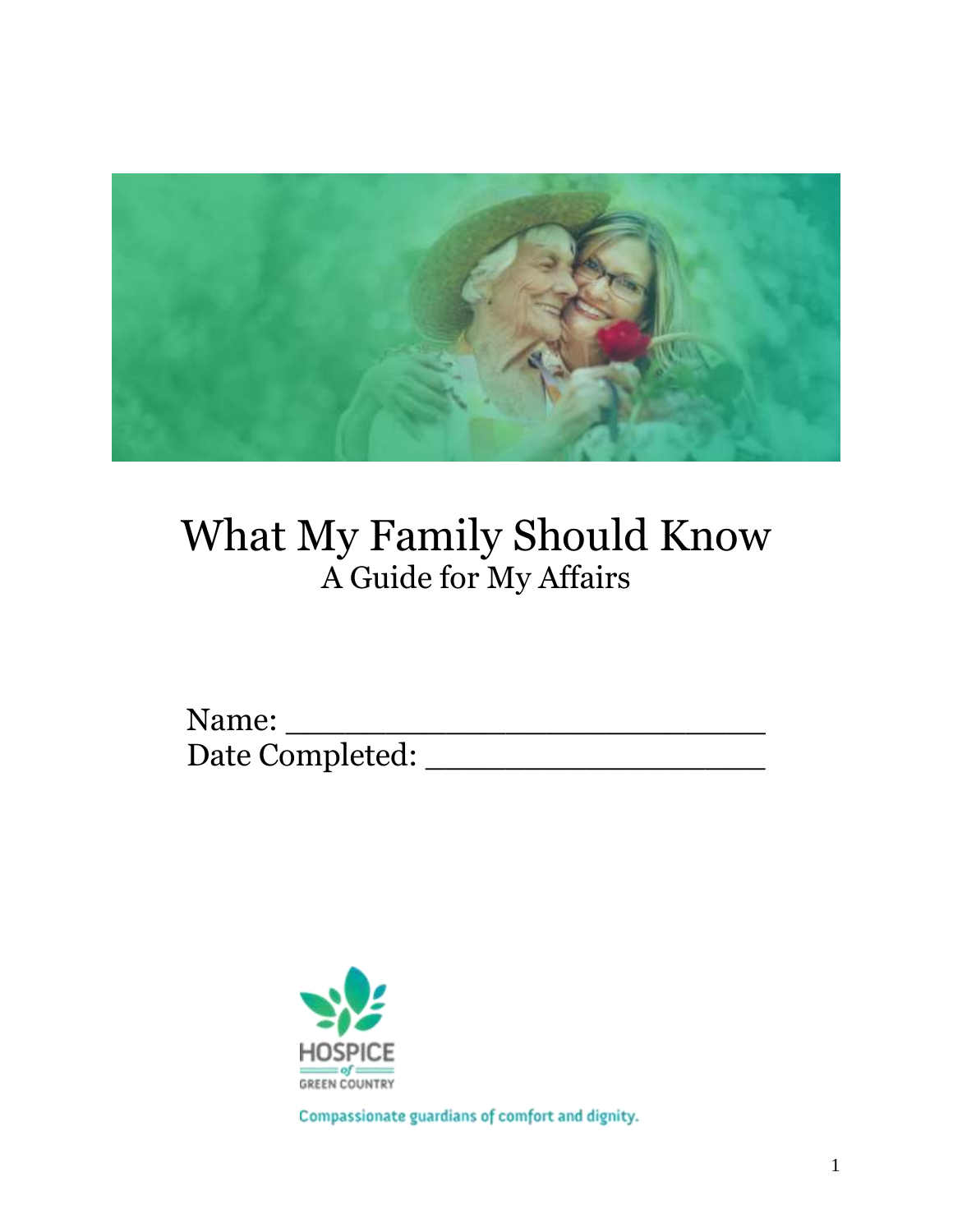Although many of us are efficient in our daily lives, most of us leave inadequate and incomplete records of our financial and personal affairs at the end of our lives. Taking the time to plan and have one's affairs in order is truly one of the most thoughtful gifts that you can give to those you love.

Please take the time to plan now and record information while it is still a task and not an additional burden to those you will later leave behind. The purpose of this guide is to encourage you to make plans for an orderly transition. Eventually someone will be handling your affairs without you. The death of a loved one is excruciating enough without the added responsibilities of resolving unfinished affairs. Your preparation will help in easing the burden on those you hold dear. You now have the opportunity to help your loved ones at a time when they will need it most.

We suggest you complete this record and store it in a safe place so it will be available for possible revisions by you and later on, for use by your loved ones.

We hope that in addition to guiding your own family as to your wishes you may be able to help someone else who has not yet had the opportunity to prepare  $\bigcirc$ 

> Hospice of Green Country 1120 S Boston Ave Tulsa, OK 74119 www.hospiceofgreencountry.org



Compassionate guardians of comfort and dignity.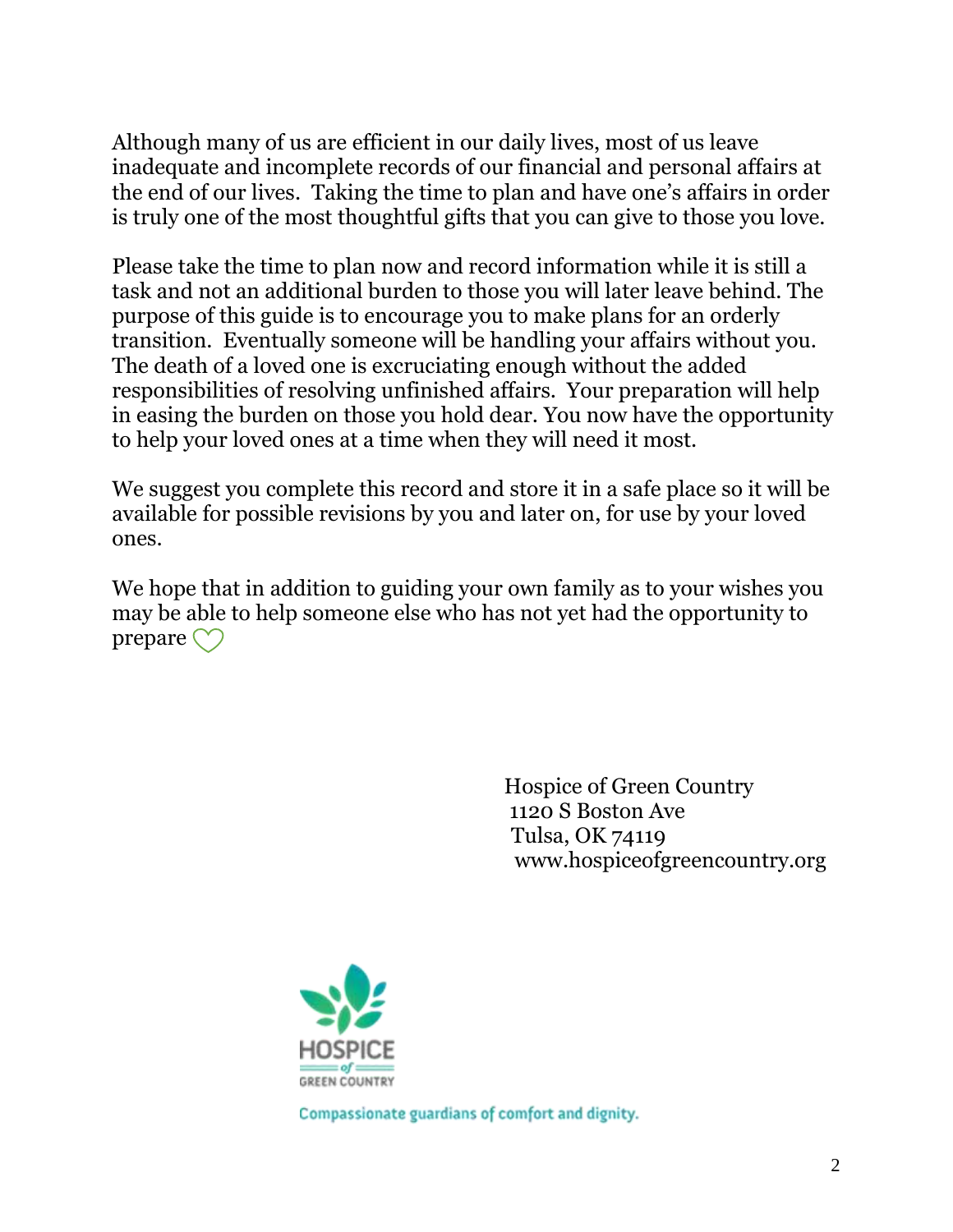#### **PERSONAL INFORMATION**

| Name:                                     |                     |           |                   |  |            |            |  |  |
|-------------------------------------------|---------------------|-----------|-------------------|--|------------|------------|--|--|
|                                           | Social Security No. |           |                   |  |            |            |  |  |
| Date of Birth:                            |                     |           | Place of Birth:   |  |            |            |  |  |
|                                           |                     |           |                   |  |            |            |  |  |
| <b>Current Home</b>                       |                     |           |                   |  |            |            |  |  |
| Address:                                  |                     |           |                   |  |            |            |  |  |
| Home Telephone #:                         |                     |           | Work Telephone #: |  | Cell $#$ : |            |  |  |
|                                           |                     |           |                   |  |            |            |  |  |
|                                           |                     |           |                   |  |            |            |  |  |
|                                           |                     |           |                   |  |            |            |  |  |
| Permanent                                 |                     |           |                   |  |            |            |  |  |
| Address:                                  |                     |           |                   |  |            |            |  |  |
|                                           |                     |           |                   |  |            |            |  |  |
|                                           |                     |           |                   |  |            |            |  |  |
| Marital                                   | Married:            | Divorced: | Widowed:          |  | Single:    | Separated: |  |  |
| Status:                                   |                     |           |                   |  |            |            |  |  |
| Date and Place of                         |                     |           |                   |  |            |            |  |  |
| Marriage:                                 |                     |           |                   |  |            |            |  |  |
|                                           |                     |           |                   |  |            |            |  |  |
| Name of                                   |                     |           |                   |  |            |            |  |  |
| Significant Other:                        |                     |           |                   |  |            |            |  |  |
| (Please complete if different than above) |                     |           |                   |  |            |            |  |  |
| <b>Current Home</b>                       |                     |           |                   |  |            |            |  |  |
| Address:                                  |                     |           |                   |  |            |            |  |  |
| Telephone #:                              |                     |           |                   |  |            |            |  |  |
|                                           |                     |           |                   |  |            |            |  |  |
|                                           |                     |           |                   |  |            |            |  |  |
| Employer:<br>Address of                   |                     |           |                   |  |            |            |  |  |
| Employer:                                 |                     |           |                   |  |            |            |  |  |
| Work Telephone #:                         |                     |           |                   |  |            |            |  |  |
|                                           |                     |           |                   |  |            |            |  |  |
|                                           |                     |           |                   |  |            |            |  |  |
| Name of Former                            |                     |           |                   |  |            |            |  |  |
| Significant Other, if                     |                     |           |                   |  |            |            |  |  |
| applicable:                               |                     |           |                   |  |            |            |  |  |
| <b>Current Home</b>                       |                     |           |                   |  |            |            |  |  |
| Address:                                  |                     |           |                   |  |            |            |  |  |
| Work Telephone #:                         |                     |           |                   |  |            |            |  |  |
|                                           |                     |           |                   |  |            |            |  |  |
|                                           |                     |           |                   |  |            |            |  |  |
| Date & Place of                           |                     |           |                   |  |            |            |  |  |
| Marriage:                                 |                     |           |                   |  |            |            |  |  |
| Date & Place of                           |                     |           |                   |  |            |            |  |  |
| Divorce, if                               |                     |           |                   |  |            |            |  |  |
| applicable:                               |                     |           |                   |  |            |            |  |  |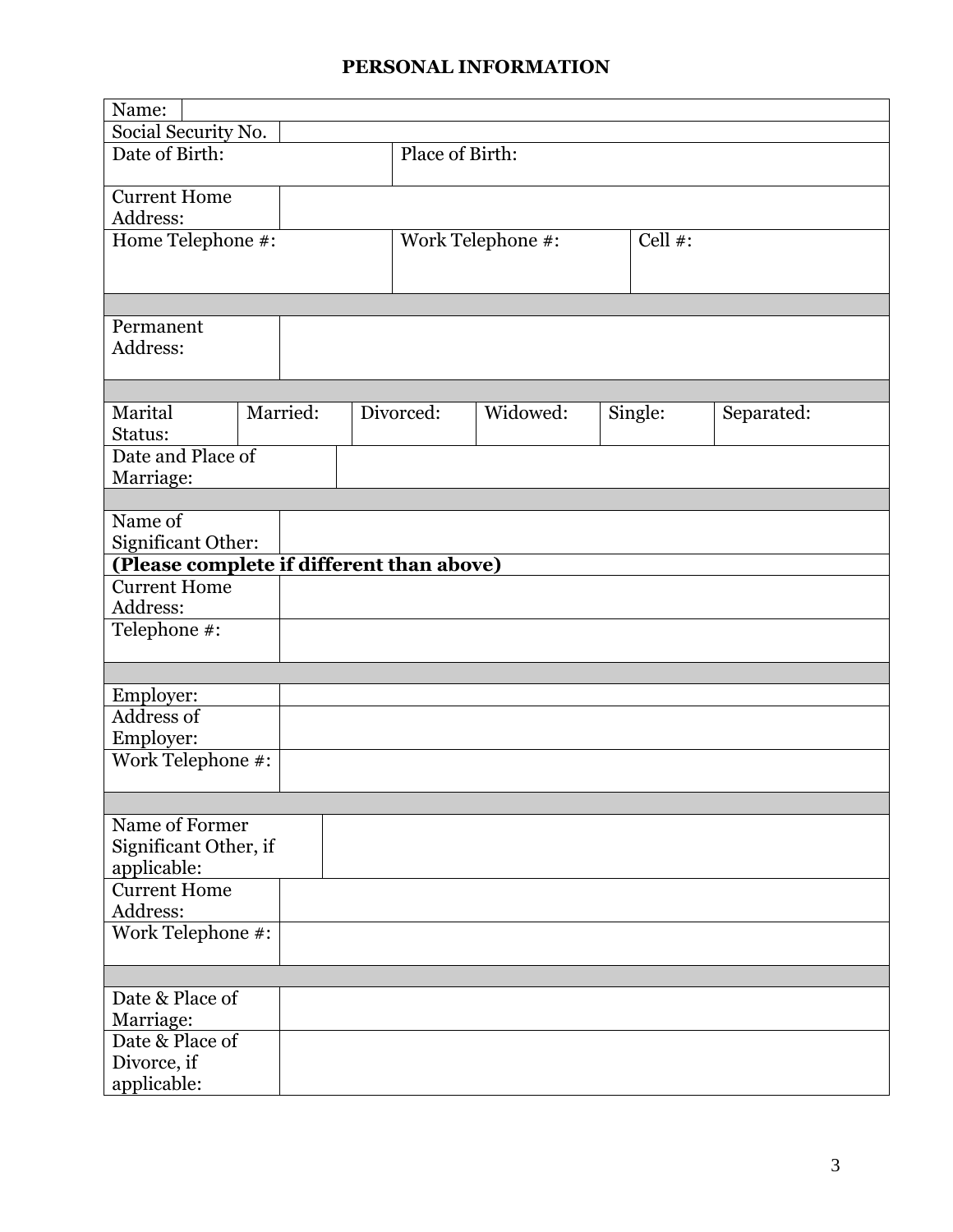| <b>Registry of Children:</b> |           |               |      |         |  |  |  |  |
|------------------------------|-----------|---------------|------|---------|--|--|--|--|
| First Name                   | Last Name | Date of Birth | Cell | Address |  |  |  |  |
|                              |           |               |      |         |  |  |  |  |
|                              |           |               |      |         |  |  |  |  |
|                              |           |               |      |         |  |  |  |  |
|                              |           |               |      |         |  |  |  |  |
|                              |           |               |      |         |  |  |  |  |
|                              |           |               |      |         |  |  |  |  |
|                              |           |               |      |         |  |  |  |  |
|                              |           |               |      |         |  |  |  |  |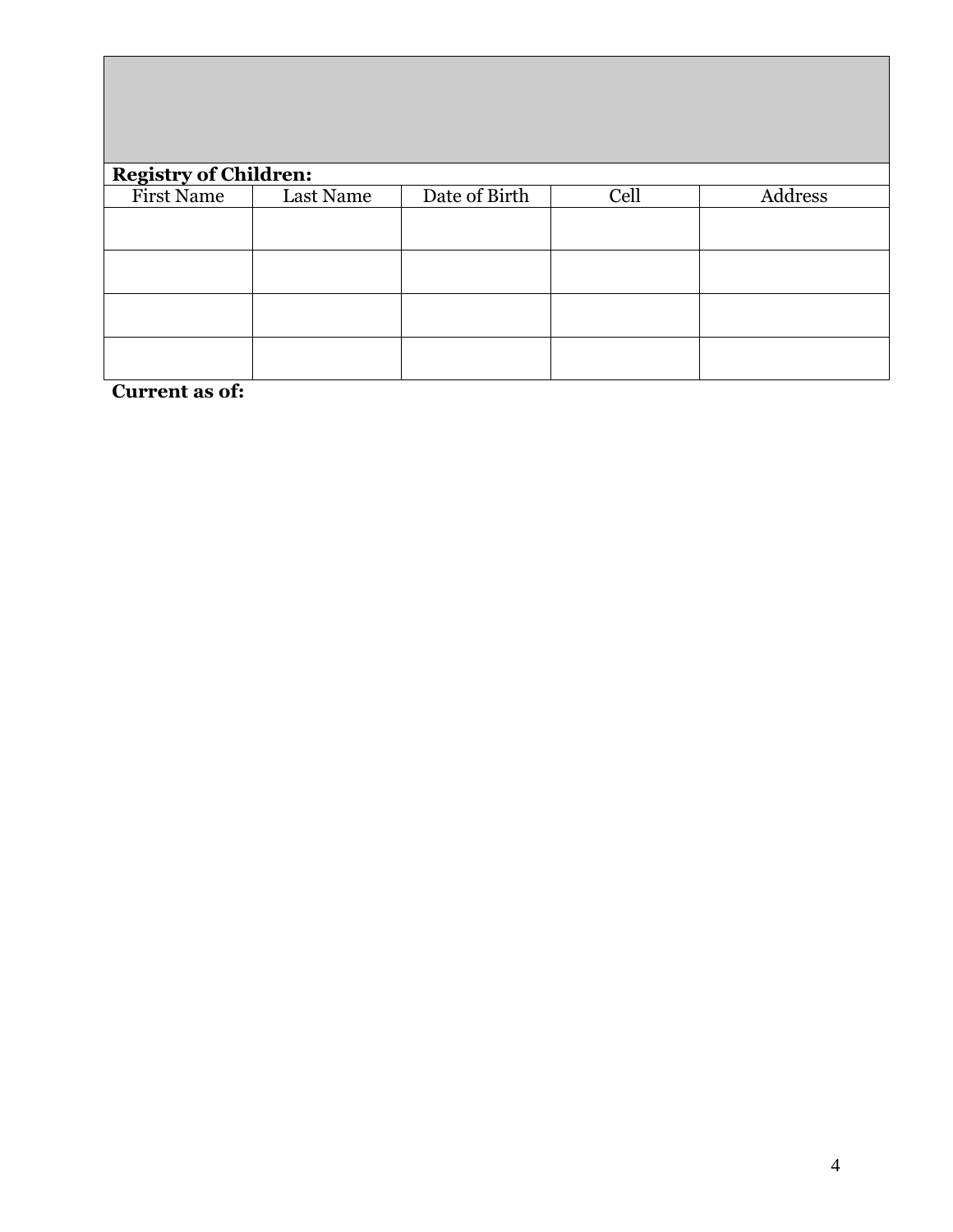# **PERSONAL INFORMATION – Significant Other**

| Name:               |         |  |                 |                   |            |           |
|---------------------|---------|--|-----------------|-------------------|------------|-----------|
| Social Security No. |         |  |                 |                   |            |           |
| Date of Birth:      |         |  | Place of Birth: |                   |            |           |
| <b>Current Home</b> |         |  |                 |                   |            |           |
| Address:            |         |  |                 |                   |            |           |
| Home Telephone #:   |         |  |                 | Work Telephone #: | Cell $#$ : |           |
|                     |         |  |                 |                   |            |           |
|                     |         |  |                 |                   |            |           |
|                     |         |  |                 |                   |            |           |
| Prior or            |         |  |                 |                   |            |           |
| Permanent           |         |  |                 |                   |            |           |
| Address:            |         |  |                 |                   |            |           |
|                     |         |  |                 |                   |            |           |
| Marital             | Married |  | Divorced        | Widowed           | Single     | Separated |
| Status:             |         |  |                 |                   |            |           |
| Date and Place of   |         |  |                 |                   |            |           |
| Marriage:           |         |  |                 |                   |            |           |
|                     |         |  |                 |                   |            |           |
|                     |         |  |                 |                   |            |           |
|                     |         |  |                 |                   |            |           |
|                     |         |  |                 |                   |            |           |
|                     |         |  |                 |                   |            |           |
|                     |         |  |                 |                   |            |           |
|                     |         |  |                 |                   |            |           |
|                     |         |  |                 |                   |            |           |
| Employer:           |         |  |                 |                   |            |           |
| <b>Address of</b>   |         |  |                 |                   |            |           |
| Employer:           |         |  |                 |                   |            |           |
| Work Telephone #:   |         |  |                 |                   |            |           |
|                     |         |  |                 |                   |            |           |
|                     |         |  |                 |                   |            |           |
| Name of Former      |         |  |                 |                   |            |           |
| Spouse:             |         |  |                 |                   |            |           |
| <b>Current Home</b> |         |  |                 |                   |            |           |
| Address:            |         |  |                 |                   |            |           |
| Work Telephone #:   |         |  |                 |                   |            |           |
|                     |         |  |                 |                   |            |           |
|                     |         |  |                 |                   |            |           |
| Date & Place of     |         |  |                 |                   |            |           |
| Marriage:           |         |  |                 |                   |            |           |
| Date & Place of     |         |  |                 |                   |            |           |
| Divorce:            |         |  |                 |                   |            |           |
|                     |         |  |                 |                   |            |           |
|                     |         |  |                 |                   |            |           |
|                     |         |  |                 |                   |            |           |
|                     |         |  |                 |                   |            |           |
|                     |         |  |                 |                   |            |           |
|                     |         |  |                 |                   |            |           |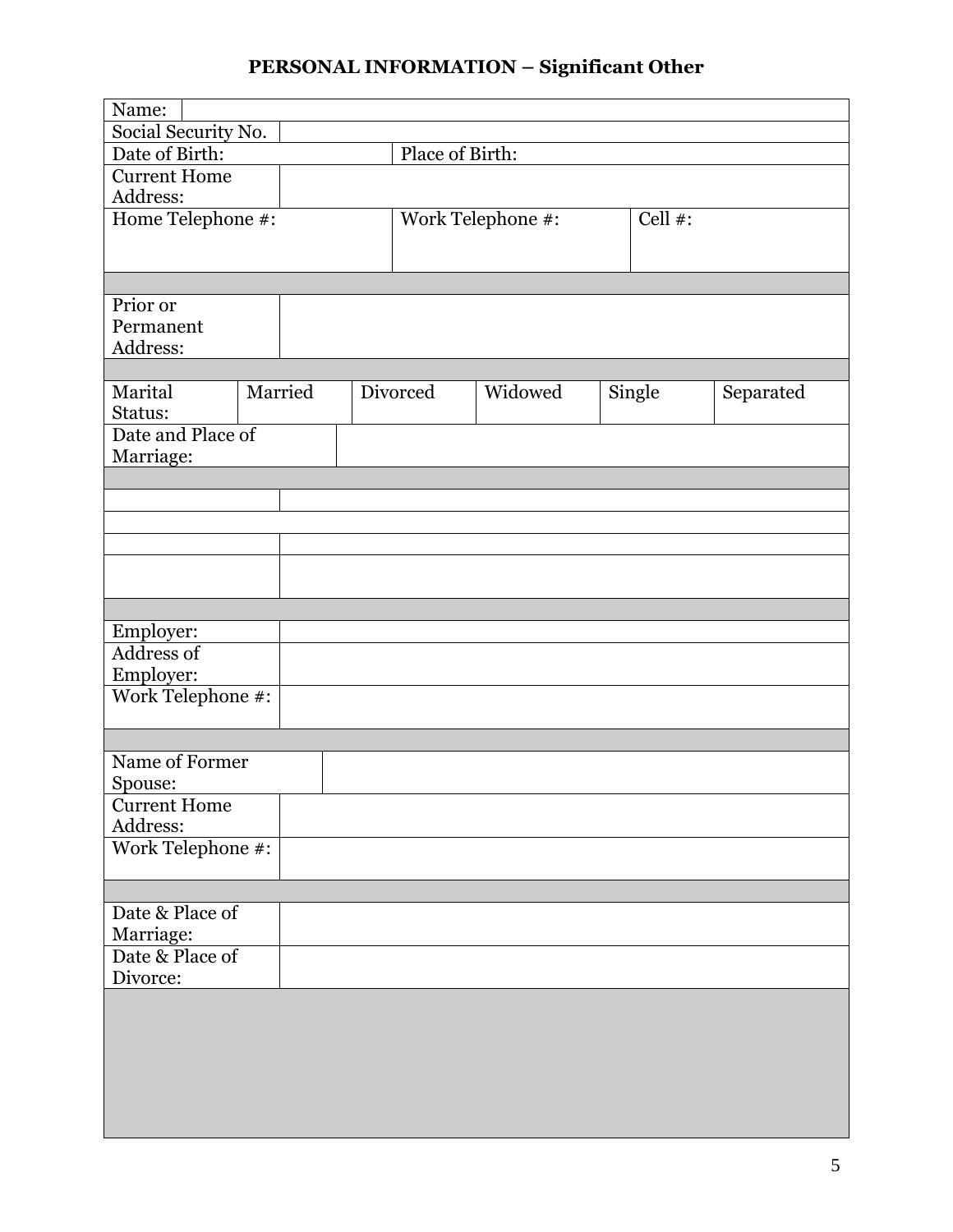| <b>Registry of Children:</b> |           |                       |  |  |  |  |  |  |
|------------------------------|-----------|-----------------------|--|--|--|--|--|--|
| First Name                   | Last Name | Date of Birth<br>Cell |  |  |  |  |  |  |
|                              |           |                       |  |  |  |  |  |  |
|                              |           |                       |  |  |  |  |  |  |
|                              |           |                       |  |  |  |  |  |  |
|                              |           |                       |  |  |  |  |  |  |
|                              |           |                       |  |  |  |  |  |  |
|                              |           |                       |  |  |  |  |  |  |
|                              |           |                       |  |  |  |  |  |  |
|                              |           |                       |  |  |  |  |  |  |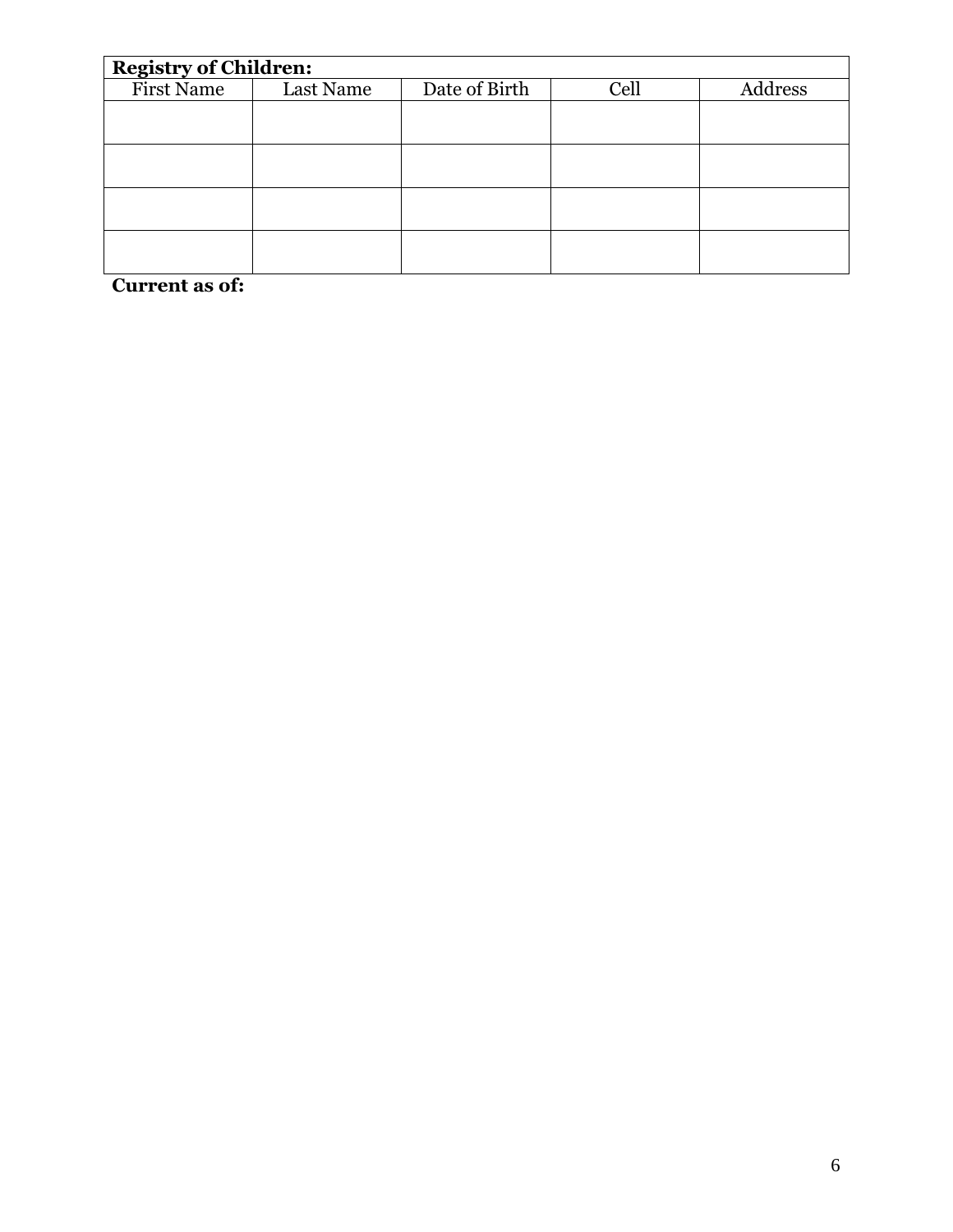#### **FAMILY REGISTRY**

| Grandchildren                           |                  |               |               |               |         |
|-----------------------------------------|------------------|---------------|---------------|---------------|---------|
| <b>First Name</b>                       | Last Name        | Date of Birth | Cell          | Their Parents |         |
|                                         |                  |               |               |               |         |
|                                         |                  |               |               |               |         |
|                                         |                  |               |               |               |         |
|                                         |                  |               |               |               |         |
|                                         |                  |               |               |               |         |
|                                         |                  |               |               |               |         |
|                                         |                  |               |               |               |         |
|                                         |                  |               |               |               |         |
|                                         |                  |               |               |               |         |
| Family                                  |                  |               |               |               |         |
| Name of                                 |                  |               |               |               |         |
| Father:                                 |                  |               |               |               |         |
| <b>Current Home</b>                     |                  |               |               |               |         |
| Address:                                |                  |               |               |               |         |
| Telephone #:                            |                  |               |               |               |         |
| Work Telephone                          |                  |               |               |               |         |
| $\#$ :                                  |                  |               |               |               |         |
|                                         |                  |               |               |               |         |
| Name of                                 |                  |               |               |               |         |
| Mother:                                 |                  |               |               |               |         |
| <b>Current Home</b>                     |                  |               |               |               |         |
| Address:                                |                  |               |               |               |         |
| Telephone #:                            |                  |               |               |               |         |
| Work Telephone                          |                  |               |               |               |         |
| $\#$ :                                  |                  |               |               |               |         |
|                                         |                  |               |               |               |         |
| <b>Registry of Brothers and Sisters</b> |                  |               |               |               |         |
| <b>First Name</b>                       | <b>Last Name</b> |               | Date of Birth |               | Address |
|                                         |                  |               |               |               |         |
|                                         |                  |               |               |               |         |
|                                         |                  |               |               |               |         |
|                                         |                  |               |               |               |         |
|                                         |                  |               |               |               |         |
|                                         |                  |               |               |               |         |
|                                         |                  |               |               |               |         |
| <b>Significant Other's Family</b>       |                  |               |               |               |         |
| Name of                                 |                  |               |               |               |         |
| Father:                                 |                  |               |               |               |         |
| <b>Current Home</b>                     |                  |               |               |               |         |
| Address:                                |                  |               |               |               |         |
| Telephone #:                            |                  |               |               |               |         |
| Work Telephone                          |                  |               |               |               |         |
| $\#$ :                                  |                  |               |               |               |         |
|                                         |                  |               |               |               |         |
| Name of Mother:                         |                  |               |               |               |         |
| <b>Current Home</b>                     |                  |               |               |               |         |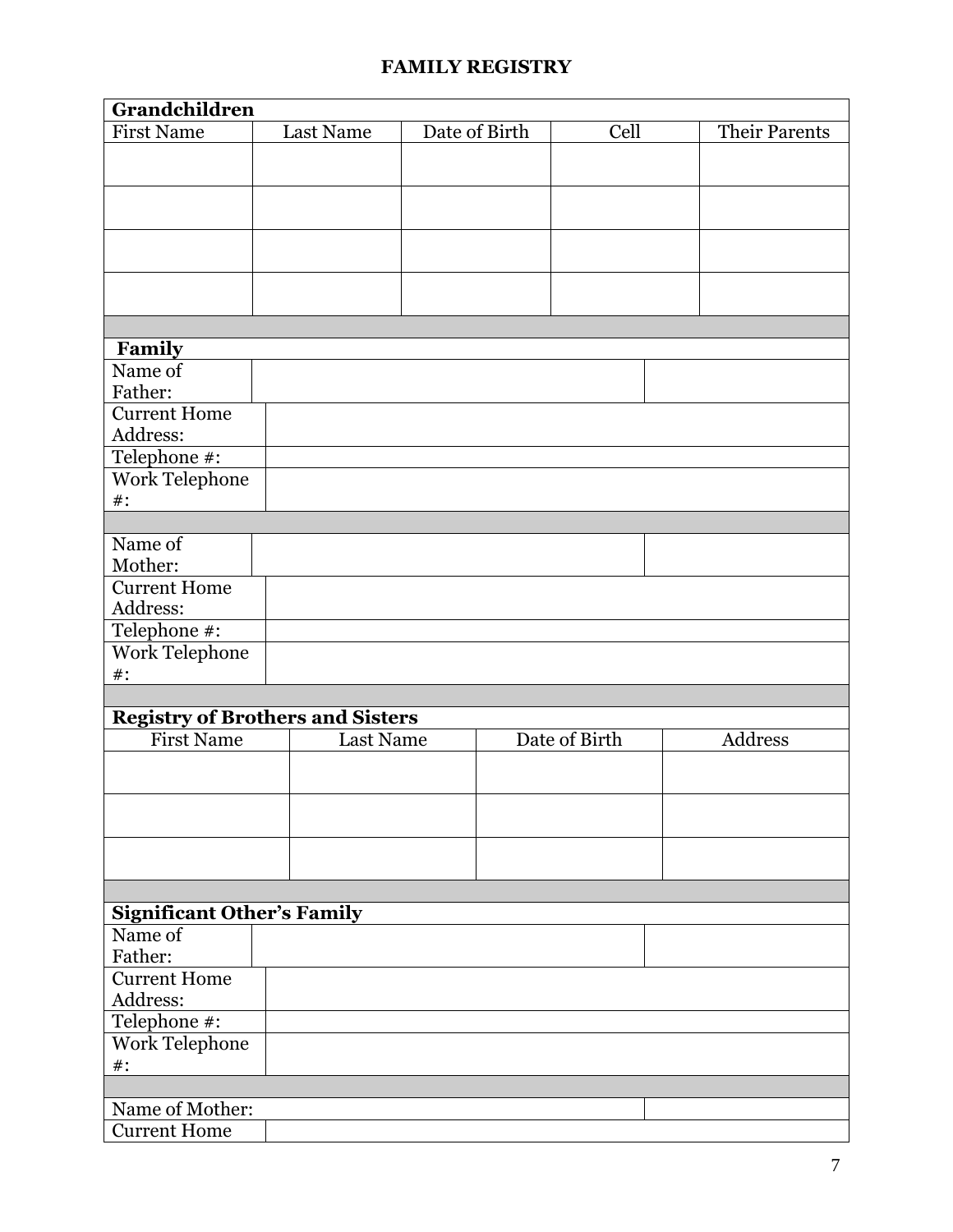| Address:                                |           |               |         |
|-----------------------------------------|-----------|---------------|---------|
| Telephone $\overline{m}$ :              |           |               |         |
| Work Telephone                          |           |               |         |
| $\#$ :                                  |           |               |         |
|                                         |           |               |         |
|                                         |           |               |         |
|                                         |           |               |         |
|                                         |           |               |         |
| <b>Registry of Brothers and Sisters</b> |           |               |         |
| <b>First Name</b>                       | Last Name | Date of Birth | Address |
|                                         |           |               |         |
|                                         |           |               |         |
|                                         |           |               |         |

**If any of the above family members are deceased, please indicate date of death next to the name.**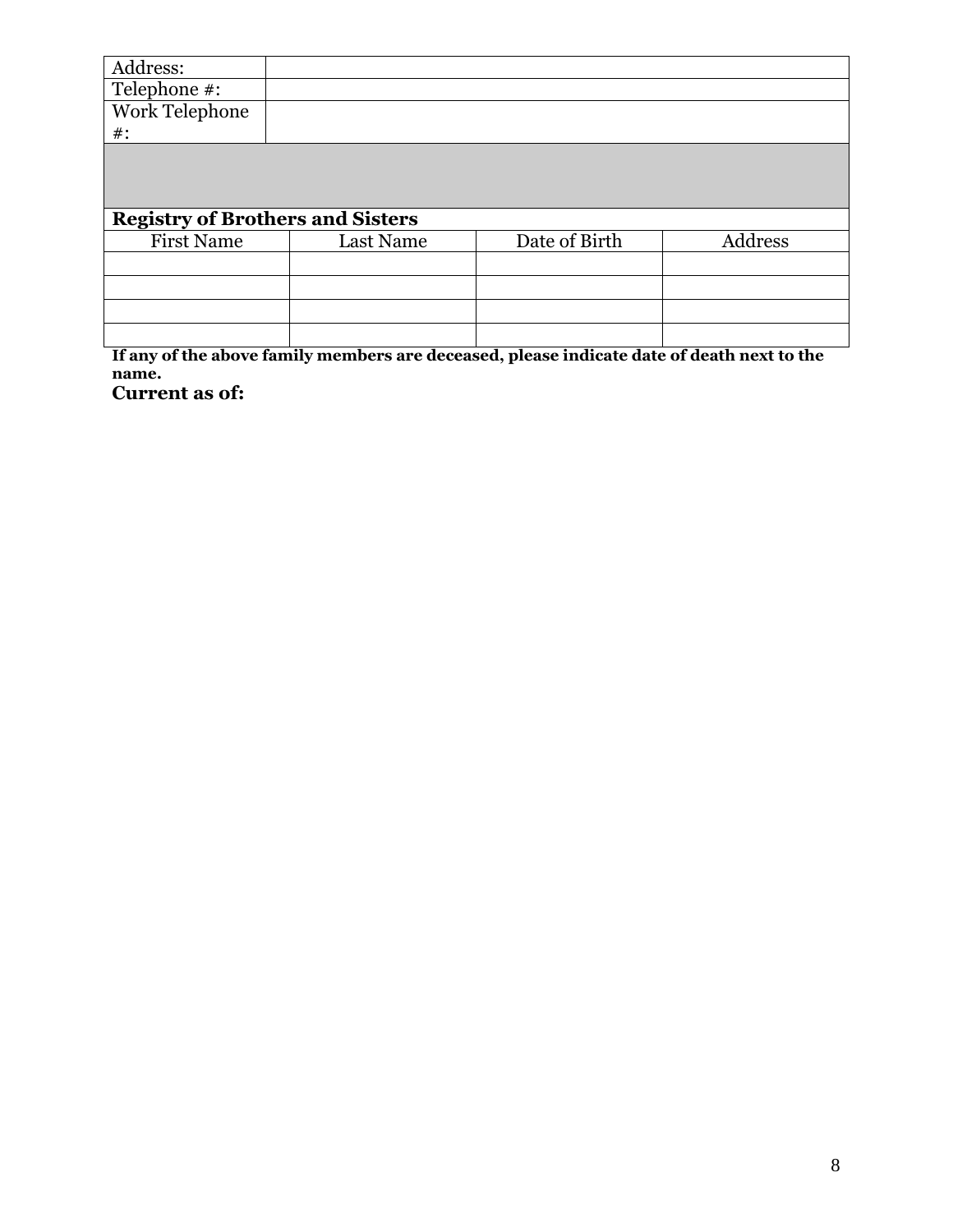#### **IN CASE OF EMERGENCY THESE PEOPLE MUST BE NOTIFIED**

| Name:              | Relationship:      |
|--------------------|--------------------|
| Address:           |                    |
| <b>Home Phone:</b> | <b>Work Phone:</b> |
|                    |                    |
| Name:              | Relationship:      |
| Address:           |                    |
| Home Phone:        | <b>Work Phone:</b> |
|                    |                    |
| Name:              | Relationship:      |
| Address:           |                    |
| Home Phone:        | <b>Work Phone:</b> |
|                    |                    |
| Name:              | Relationship       |
| Address:           |                    |
| Home Phone:        | <b>Work Phone:</b> |
|                    |                    |
| Name:              | Relationship       |
| Address:           |                    |
| Home Phone:        | <b>Work Phone:</b> |
|                    |                    |
| Name:              | Relationship:      |
| Address:           |                    |
| <b>Home Phone:</b> | <b>Work Phone:</b> |
|                    |                    |
| Name:              | Relationship:      |
| Address:           |                    |
| Home Phone:        | <b>Work Phone:</b> |
|                    |                    |
| Name:              | Relationship:      |
| Address:           |                    |
| <b>Home Phone:</b> | <b>Work Phone:</b> |
|                    |                    |
| Name:              | Relationship:      |
| Address:           |                    |
| Home Phone:        | <b>Work Phone:</b> |
|                    |                    |
| Name:              | Relationship:      |
| Address:           |                    |
| Home Phone:        | <b>Work Phone:</b> |
|                    |                    |
| Name:              | Relationship:      |
| Address:           |                    |
| Home Phone:<br>£.  | <b>Work Phone:</b> |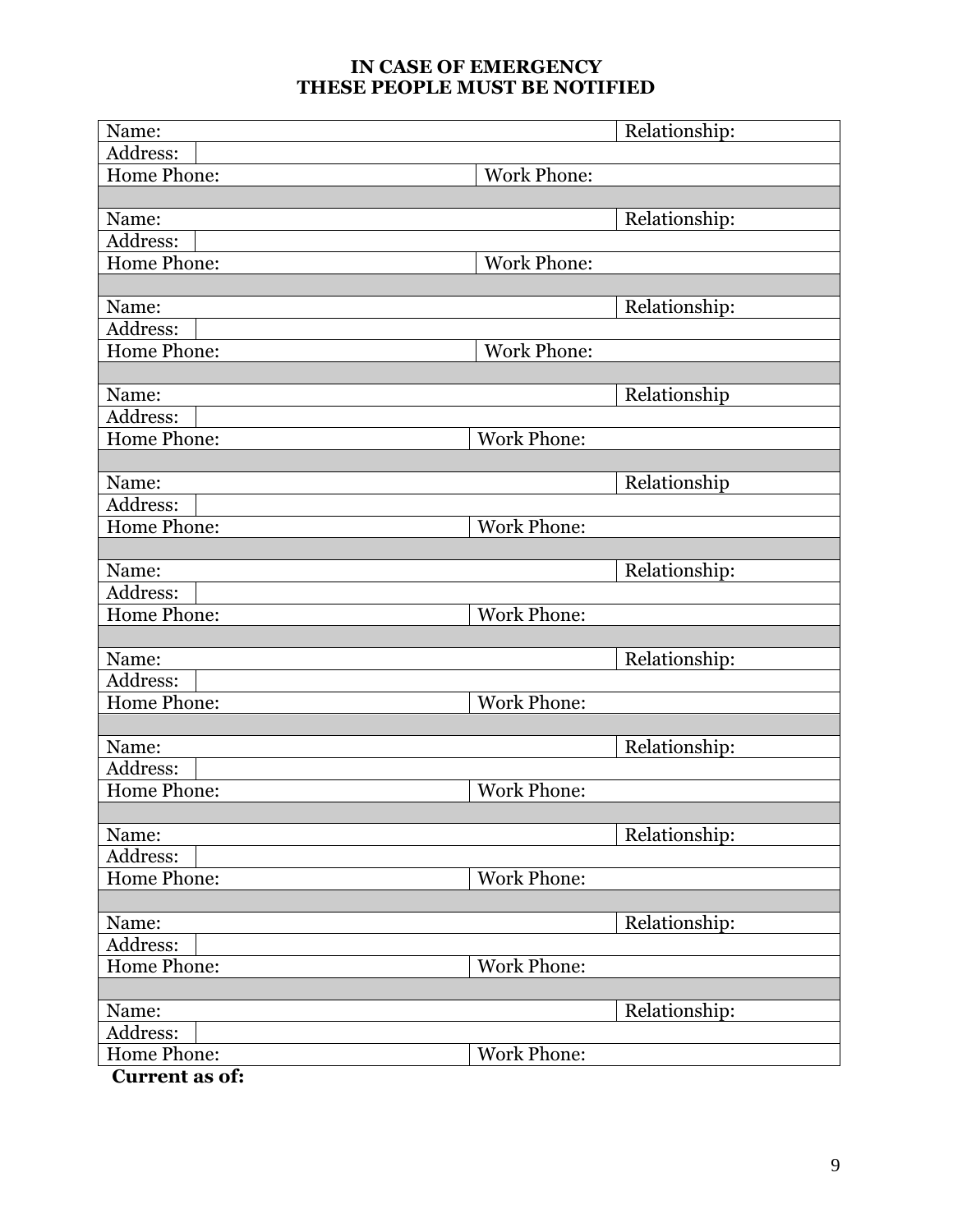#### **IMPORTANT BUSINESS AND PERSONAL CONTACTS TO BE NOTIFIED**

| <b>Immediate Supervisor:</b> |                          |
|------------------------------|--------------------------|
| Office Phone:                | Home Phone:              |
|                              |                          |
| Significant Other's          |                          |
| Supervisor:                  |                          |
| Office Phone:                | Home Phone:              |
|                              |                          |
| Personal Physician:          |                          |
| Address:                     |                          |
| Office Phone:                | Home Phone:              |
|                              |                          |
| Clergy/Spiritual             |                          |
| Advisor:                     |                          |
| Address:                     |                          |
| Office Phone:                | Home Phone:              |
|                              |                          |
| Attorney:                    |                          |
| Address:                     |                          |
| Office Phone:                | Home Phone:              |
|                              |                          |
| Dentist:                     |                          |
| Address:                     |                          |
| Office Phone:                | Home Phone:              |
|                              |                          |
| Accountant:                  |                          |
| Address:                     |                          |
| Office Phone:                | Home Phone:              |
|                              |                          |
| <b>Insurance Agent:</b>      | <b>Insurance Agency:</b> |
| Address:                     |                          |
| <b>Office Phone:</b>         |                          |
|                              |                          |
| Banker:                      |                          |
| <b>Bank Name:</b>            |                          |
| Address:                     |                          |
| Office Phone:                |                          |
|                              |                          |
| Broker:                      |                          |
| Investment Co.               |                          |
| Address:                     |                          |
| Office Phone:                |                          |
|                              |                          |
| Other:                       | Relationship:            |
| Address:                     |                          |
| Home Phone:                  | <b>Work Phone:</b>       |
| <b>Current as of:</b>        |                          |
|                              |                          |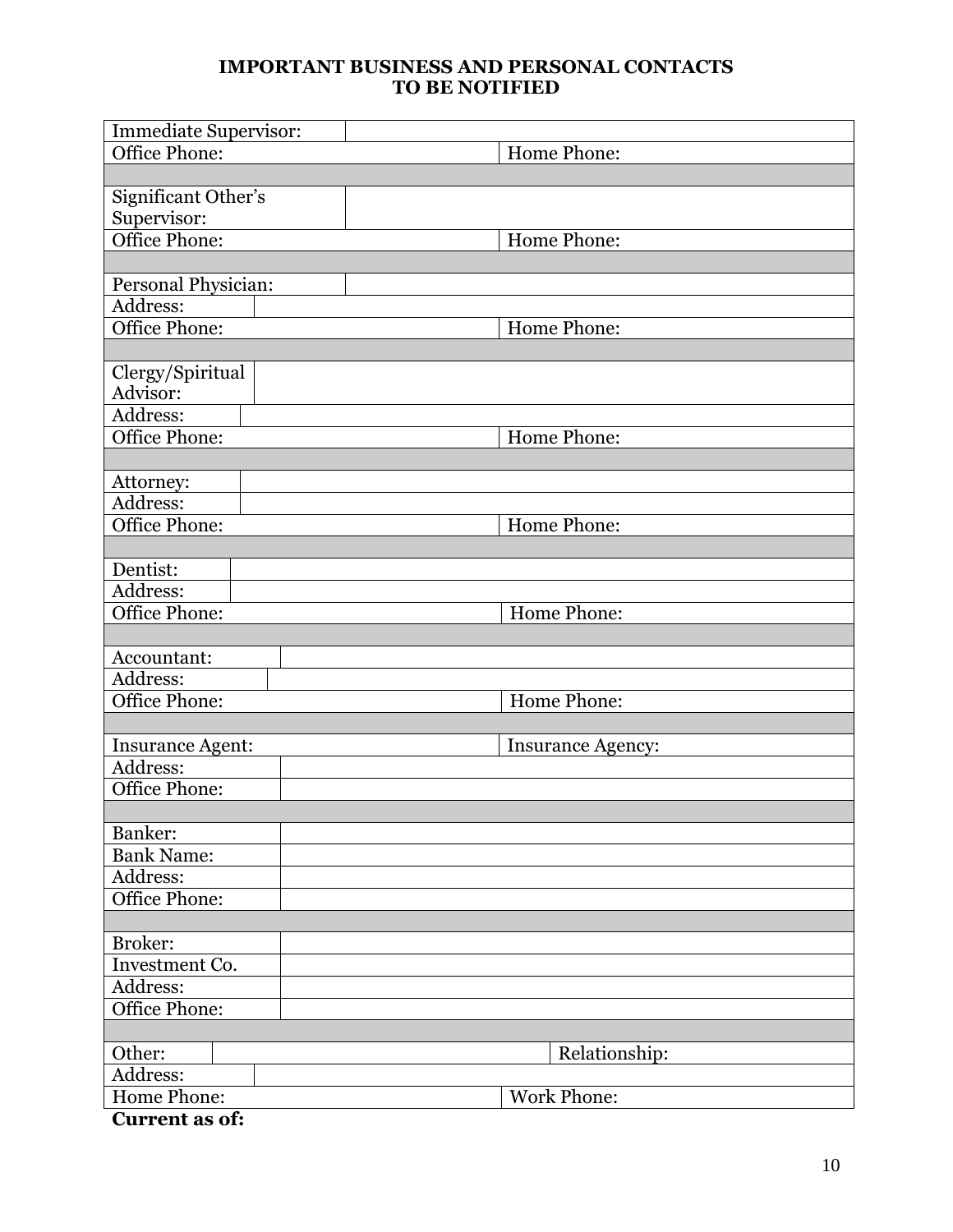#### **PERSONAL FINANCE INFORMATION**

| Bank:                                             |                             |  |  |  |
|---------------------------------------------------|-----------------------------|--|--|--|
| Checking Account No.:                             | Is Account Joint?           |  |  |  |
| Savings Account No.:                              | Is Account Joint?           |  |  |  |
|                                                   |                             |  |  |  |
| Bank:                                             |                             |  |  |  |
| <b>Checking Account No.:</b>                      | Is Account Joint?           |  |  |  |
| Savings Account No.:                              | Is Account Joint?           |  |  |  |
|                                                   |                             |  |  |  |
| Bank:                                             | Is Account Joint?           |  |  |  |
| Checking Account No.:                             | Is Account Joint?           |  |  |  |
| Savings Account No.:                              |                             |  |  |  |
| Certificate of Deposit #:                         | Bank:                       |  |  |  |
| Certificate is kept                               |                             |  |  |  |
| at:                                               |                             |  |  |  |
|                                                   |                             |  |  |  |
| Safety Deposit Box #:                             | Bank:                       |  |  |  |
| Address of Bank/Branch:                           |                             |  |  |  |
| Safe Deposit Box is accessible                    |                             |  |  |  |
| by:                                               |                             |  |  |  |
| Key is kept at:                                   |                             |  |  |  |
|                                                   |                             |  |  |  |
| DD214 – Record of Military Service is located at: |                             |  |  |  |
|                                                   |                             |  |  |  |
| Investment/Stock Portfolio is located             |                             |  |  |  |
| at:                                               |                             |  |  |  |
| Bonds Portfolio is located at:                    |                             |  |  |  |
|                                                   |                             |  |  |  |
| IRA Certificate and file are located              |                             |  |  |  |
| at:<br>401K Retirement File is located at:        |                             |  |  |  |
|                                                   |                             |  |  |  |
| <b>Credit Card Accounts:</b>                      |                             |  |  |  |
| Name:                                             | <b>Account Number:</b>      |  |  |  |
| Issued by:                                        | Is Account Balance Insured? |  |  |  |
|                                                   |                             |  |  |  |
| Name:                                             | <b>Account Number:</b>      |  |  |  |
| Issued by:                                        | Is Account Balance Insured? |  |  |  |
|                                                   |                             |  |  |  |
| Name:                                             | <b>Account Number:</b>      |  |  |  |
| Issued by:                                        | Is Account Balance Insured? |  |  |  |
|                                                   |                             |  |  |  |
| Name:                                             | <b>Account Number:</b>      |  |  |  |
| Issued by:                                        | Is Account Balance Insured? |  |  |  |
|                                                   |                             |  |  |  |
| Name:                                             | <b>Account Number:</b>      |  |  |  |
| Issued by:                                        | Is Account Balance Insured? |  |  |  |
| <b>Current as of:</b>                             |                             |  |  |  |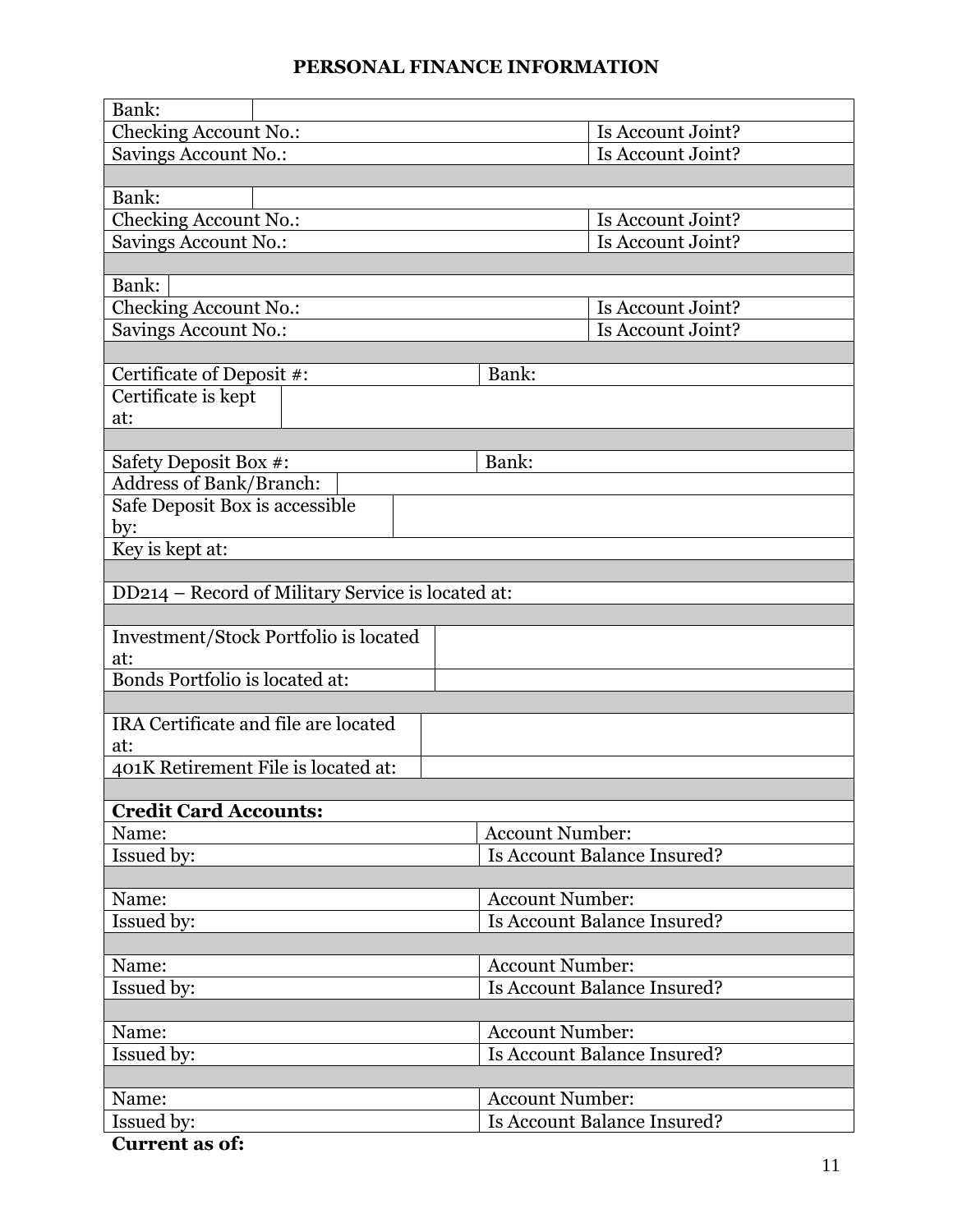#### **REAL ESTATE**

| We/I own the property<br>located at:                 |       |      |                                                                         |           |
|------------------------------------------------------|-------|------|-------------------------------------------------------------------------|-----------|
| Mortgage on the property is held                     |       |      |                                                                         |           |
|                                                      |       |      |                                                                         |           |
| by:<br>Address:                                      |       |      |                                                                         |           |
|                                                      |       |      | <b>Balance of Loan:</b>                                                 |           |
| <b>Monthly Payments:</b>                             |       |      |                                                                         |           |
| Value of Property:<br>Homeowners Insurance Held      |       |      |                                                                         |           |
|                                                      |       |      |                                                                         |           |
| by:                                                  |       |      |                                                                         |           |
| Homeowners Insurance Policy is located               |       |      |                                                                         |           |
| at:                                                  |       |      |                                                                         |           |
| Mortgage Insurance if                                |       |      |                                                                         |           |
| any:<br>Mortgage Insurance Policy located            |       |      |                                                                         |           |
| at:                                                  |       |      |                                                                         |           |
|                                                      |       |      |                                                                         |           |
|                                                      |       |      | I/We own other real estate at: (List addresses and same info as above): |           |
|                                                      |       |      |                                                                         |           |
|                                                      |       |      |                                                                         |           |
|                                                      |       |      |                                                                         |           |
|                                                      |       |      |                                                                         |           |
|                                                      |       |      |                                                                         |           |
| Deeds, tax documents and pay records are located at: |       |      |                                                                         |           |
|                                                      |       |      |                                                                         |           |
|                                                      |       |      |                                                                         |           |
|                                                      |       |      |                                                                         |           |
|                                                      |       |      |                                                                         |           |
|                                                      |       |      | <b>AUTOMOBILE AND AUTO INSURANCE</b>                                    |           |
| Make                                                 | Model | Year | <b>Registered To</b>                                                    | Status of |

| Make | Model | Year | Registered To | Status of<br>Ownership |
|------|-------|------|---------------|------------------------|
|      |       |      |               |                        |
|      |       |      |               |                        |
|      |       |      |               |                        |
|      |       |      |               |                        |
|      |       |      |               |                        |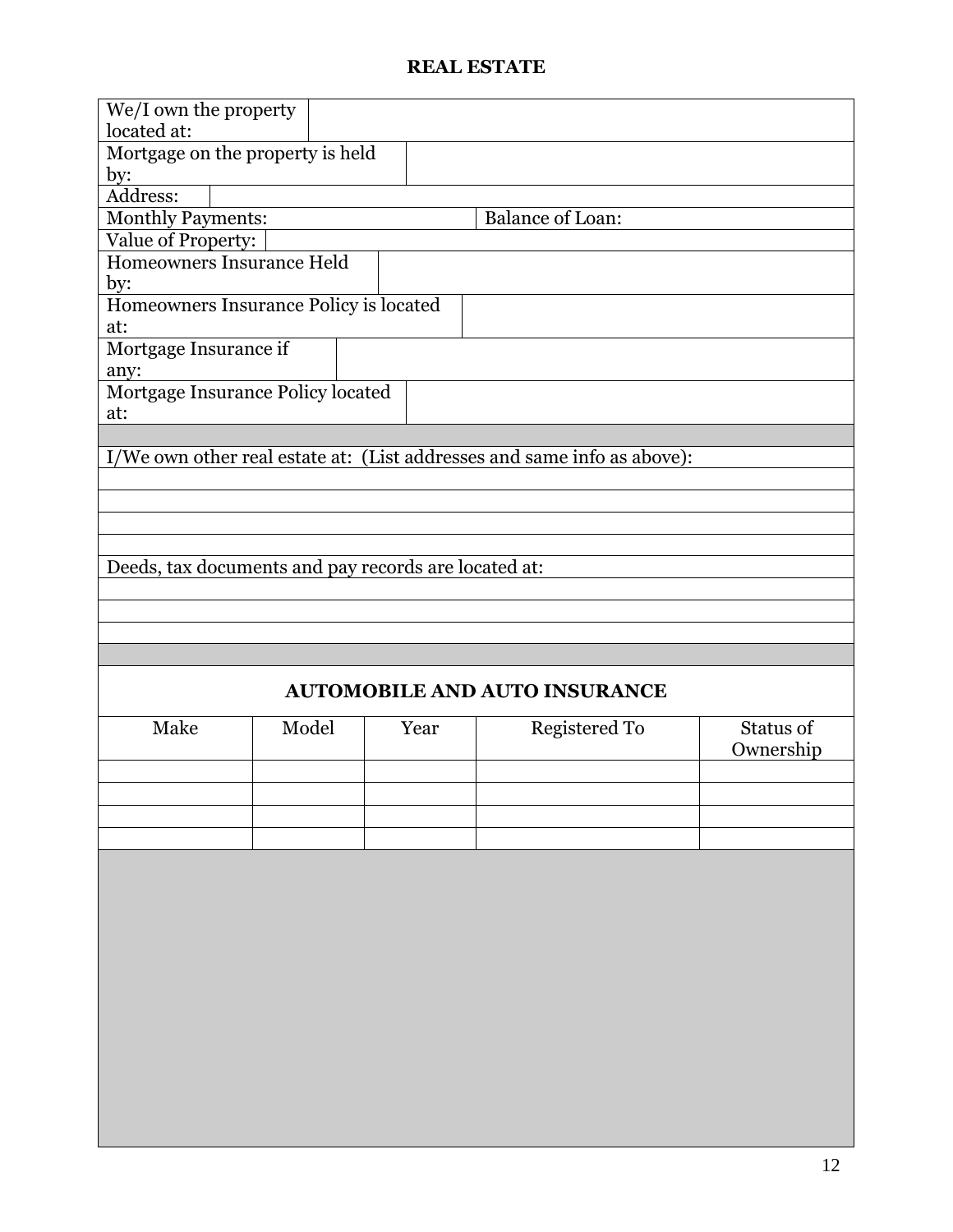# **TRAILERS AND OTHER MOTOR VEHICLES** Make Model Year Registered To Status of **Ownership OTHER IMPORTANT INFORMATION**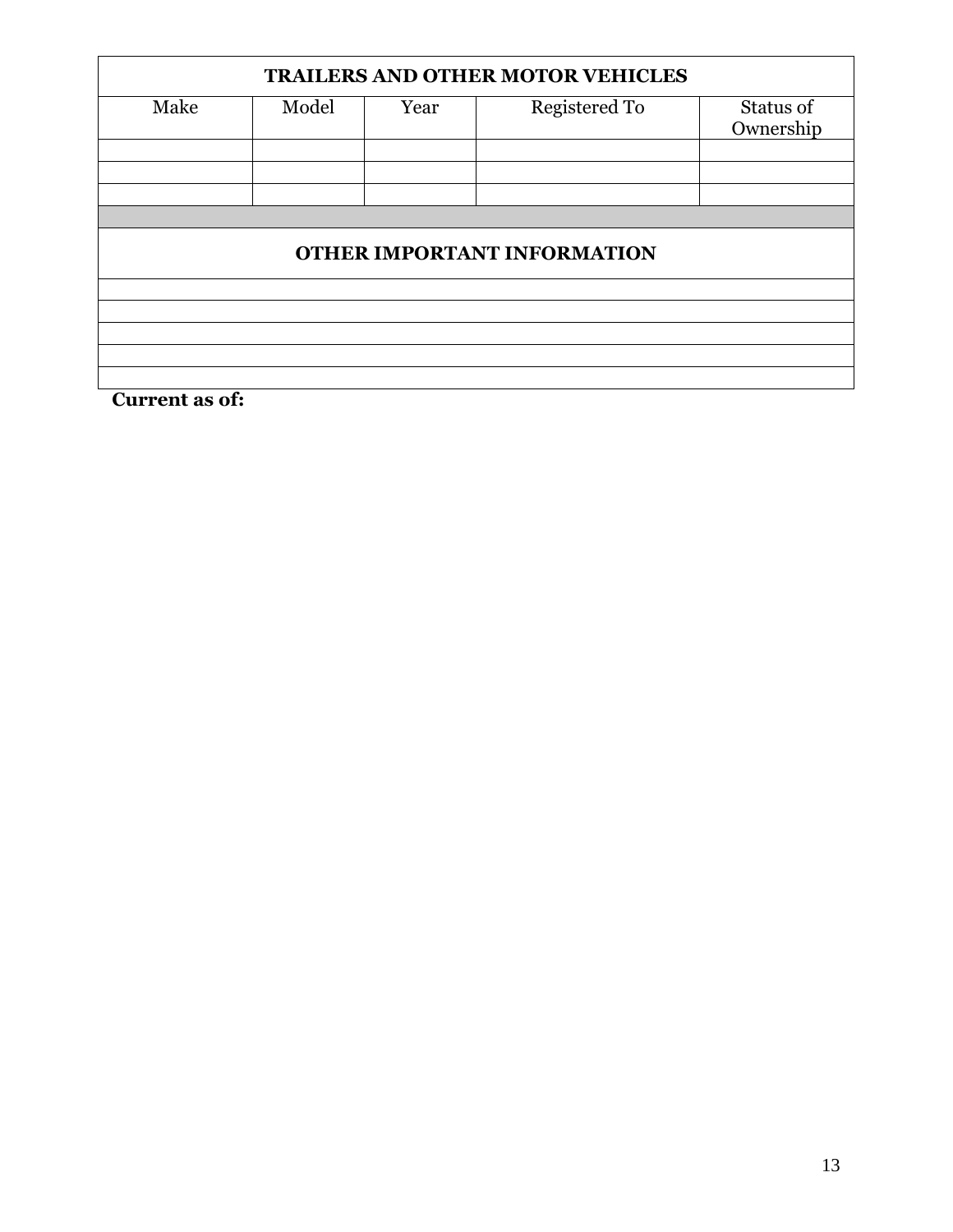#### **A SUMMARY OF MY EMPLOYEE BENEFITS**

| <b>Health Insurance</b>                                |                                     |                                          |      |      |                          |      |      |         |          |  |
|--------------------------------------------------------|-------------------------------------|------------------------------------------|------|------|--------------------------|------|------|---------|----------|--|
| I have Self Only                                       | Or Family                           | Coverage with the following health plan: |      |      |                          |      |      |         |          |  |
|                                                        |                                     |                                          |      |      |                          |      |      |         |          |  |
|                                                        |                                     |                                          |      |      |                          |      |      |         |          |  |
| This is a federal plan                                 |                                     | YES:                                     |      |      | NO:                      |      |      |         |          |  |
| I/We have additional coverage under my spouse's health |                                     |                                          |      |      |                          | YES: |      |         | NO:      |  |
| plan                                                   |                                     |                                          |      |      |                          |      |      |         |          |  |
|                                                        | That plan is<br>And is provided by: |                                          |      |      |                          |      |      |         |          |  |
|                                                        |                                     |                                          |      |      |                          |      |      |         |          |  |
| Life Insurance (1)                                     |                                     |                                          |      |      |                          |      |      |         |          |  |
| I have Life Insurance in the amount of \$              |                                     |                                          |      |      |                          |      |      |         |          |  |
| With                                                   |                                     |                                          |      |      |                          |      |      |         | Company. |  |
| I have a designation of beneficiary on                 |                                     |                                          |      | YES: |                          |      | NO:  |         |          |  |
| file:                                                  |                                     |                                          |      |      |                          |      |      |         |          |  |
| The beneficiary named is:                              |                                     |                                          |      |      |                          |      |      |         |          |  |
| He/She is aware of this designation:                   |                                     |                                          | YES: |      |                          |      | NO:  |         |          |  |
|                                                        |                                     |                                          |      |      |                          |      |      |         |          |  |
| Life Insurance (2)                                     |                                     |                                          |      |      |                          |      |      |         |          |  |
| I have Life Insurance in the amount of \$              |                                     |                                          |      |      |                          |      |      |         |          |  |
| With                                                   |                                     |                                          |      |      |                          |      |      | Company |          |  |
| I have a designation of beneficiary on                 |                                     |                                          |      | YES: |                          |      |      | NO:     |          |  |
| file:                                                  |                                     |                                          |      |      |                          |      |      |         |          |  |
| The beneficiary named is:                              |                                     |                                          |      |      |                          |      |      |         |          |  |
| He/She is aware of this designation:                   |                                     |                                          |      | YES: |                          |      | NO:  |         |          |  |
|                                                        |                                     |                                          |      |      |                          |      |      |         |          |  |
| I am enrolled in other employee sponsored supplemental |                                     |                                          |      |      |                          |      | Yes: |         | No:      |  |
| insurance plans:                                       |                                     |                                          |      |      |                          |      |      |         |          |  |
| <b>Plan Names:</b>                                     |                                     |                                          |      |      |                          |      |      |         |          |  |
|                                                        |                                     |                                          |      |      |                          |      |      |         |          |  |
|                                                        |                                     |                                          |      |      |                          |      |      |         |          |  |
| Leaves Balances/Leave Programs:                        |                                     |                                          |      |      |                          |      |      |         |          |  |
| As of (date):                                          | Hours of annual leave:              |                                          |      |      | Hours of sick leave:     |      |      |         |          |  |
| I am a member of a Medical Leave Sharing Program:      |                                     |                                          |      |      | Yes:                     |      |      | No:     |          |  |
| The beneficiary names is:                              |                                     |                                          |      |      |                          |      |      |         |          |  |
| He/She is aware of this designation:                   |                                     |                                          |      |      | Yes:                     |      |      | No:     |          |  |
|                                                        |                                     |                                          |      |      |                          |      |      |         |          |  |
| <b>Investment Plans:</b>                               |                                     |                                          |      |      |                          |      |      |         |          |  |
| I am a member of                                       | Yes:                                | No:                                      |      |      | If yes, current balance: |      |      |         |          |  |
| Thrift:                                                |                                     |                                          |      |      |                          |      |      |         |          |  |
| I have a designation of beneficiary on file:           |                                     |                                          |      | Yes: |                          |      | No:  |         |          |  |
| The beneficiary named is:                              |                                     |                                          |      |      |                          |      |      |         |          |  |
| He/She is aware of this designation:                   |                                     |                                          | Yes: |      |                          |      | No:  |         |          |  |
|                                                        |                                     |                                          |      |      |                          |      |      |         |          |  |
| I am a member of another employee investment           |                                     |                                          |      |      | Yes:                     |      |      | No:     |          |  |
| plan                                                   |                                     |                                          |      |      |                          |      |      |         |          |  |
| I have a designation of beneficiary on file:           |                                     |                                          |      |      | Yes:                     |      |      | No:     |          |  |
| The beneficiary named is:                              |                                     |                                          |      |      |                          |      |      |         |          |  |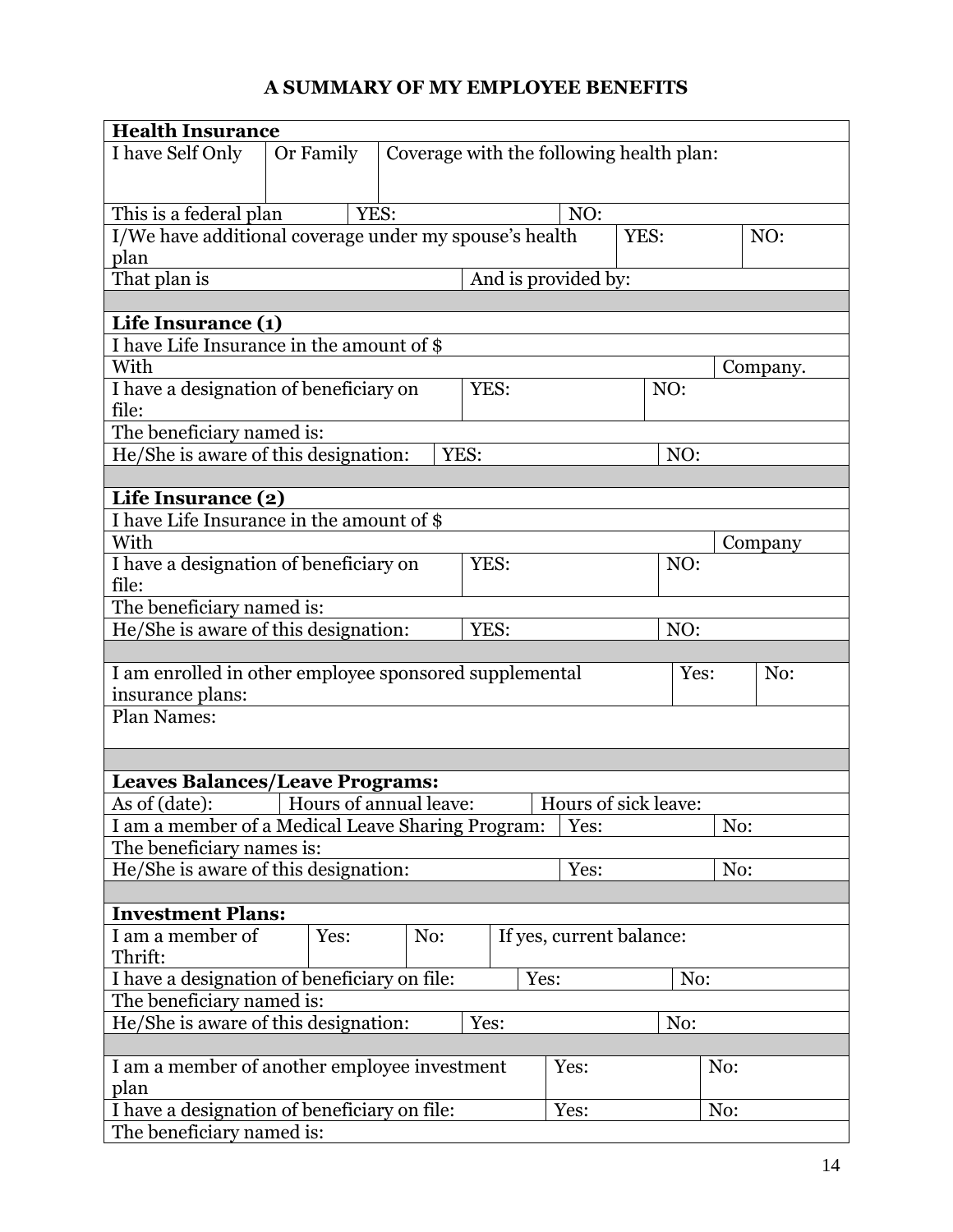| He/She is aware of this designation: | $^{\prime}$ $\alpha$ $\cdot$<br>CD. | N0. |
|--------------------------------------|-------------------------------------|-----|
| <b>Current as of:</b>                |                                     |     |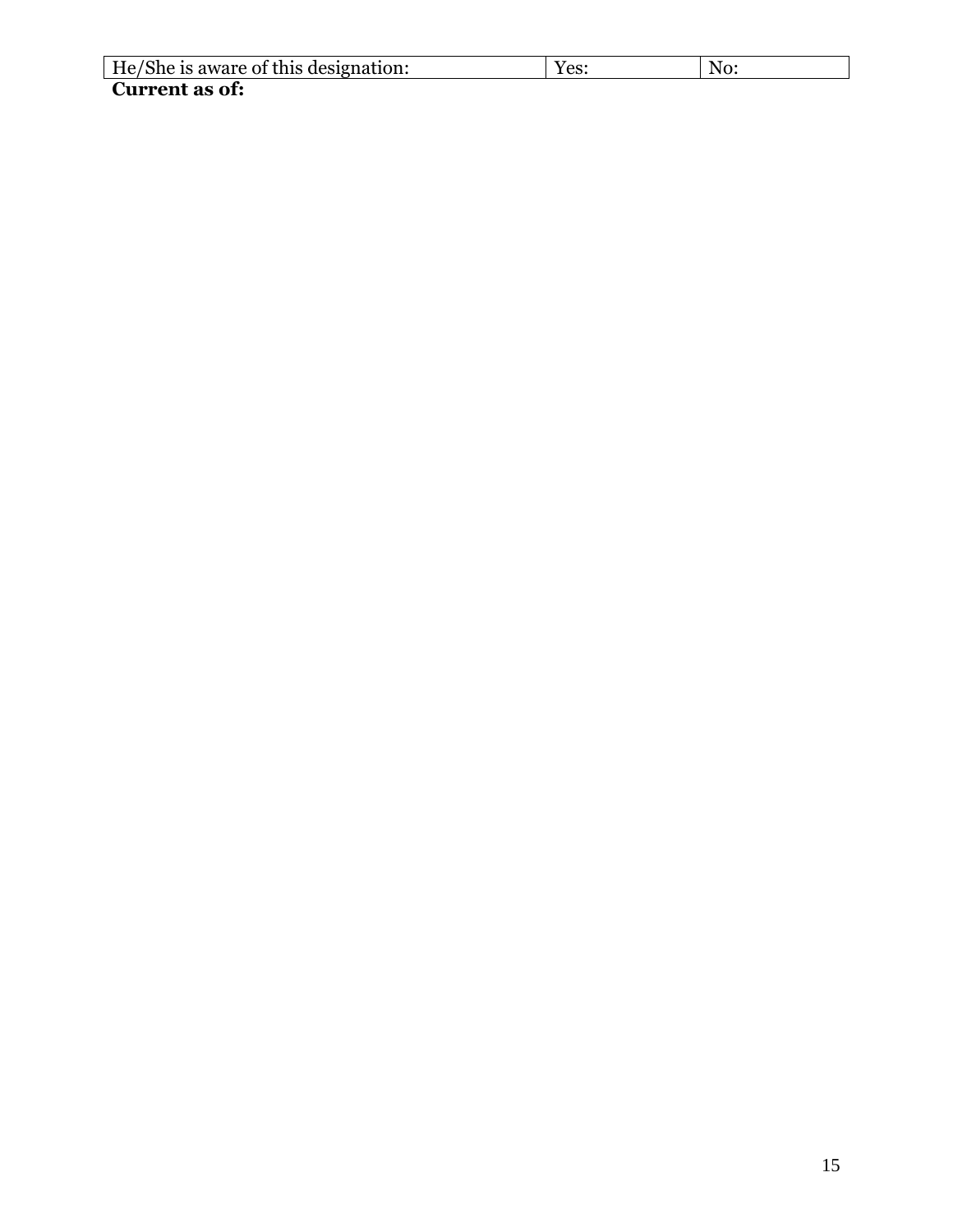#### **RETIREMENT**

| I am a federal employee                          | Yes:        |                                      | No:                                                                                      |
|--------------------------------------------------|-------------|--------------------------------------|------------------------------------------------------------------------------------------|
| If federal employee, I am under the:             |             |                                      |                                                                                          |
| Civil Service Retirement System (CSRS)           |             |                                      |                                                                                          |
| Federal Employees Retirement System (FERS)       |             |                                      |                                                                                          |
| Other                                            |             |                                      |                                                                                          |
|                                                  |             |                                      |                                                                                          |
| I am eligible for retirement as of:              |             |                                      |                                                                                          |
|                                                  |             |                                      |                                                                                          |
|                                                  |             |                                      | Due to prior military service or federal service, I have been advised that I may need to |
|                                                  |             |                                      | pay either a deposit or a re-deposit to fully receive credit for that service. Yes:      |
| No:                                              |             |                                      |                                                                                          |
| Have deposits/re-deposits been paid?             |             | Yes:                                 | No:                                                                                      |
|                                                  |             |                                      |                                                                                          |
|                                                  |             |                                      |                                                                                          |
|                                                  |             |                                      | If my death occurs before retirement, my spouse is aware that he/she may be eligible for |
| a survivor annuity?                              | Yes:<br>No: |                                      |                                                                                          |
| Amount: \$                                       |             | Per month. Restrictions/Limitations: |                                                                                          |
|                                                  |             |                                      |                                                                                          |
|                                                  |             |                                      |                                                                                          |
| <b>Social Security:</b>                          |             |                                      |                                                                                          |
|                                                  |             |                                      | If I am a federal employee under FERS, is my spouse aware he/she and the children may    |
| qualify for benefits under Social Security. Yes: |             |                                      | No:                                                                                      |
|                                                  |             |                                      |                                                                                          |
| <b>Additional Benefits Information:</b>          |             |                                      |                                                                                          |
|                                                  |             |                                      |                                                                                          |
|                                                  |             |                                      |                                                                                          |
|                                                  |             |                                      |                                                                                          |
|                                                  |             |                                      |                                                                                          |
|                                                  |             |                                      |                                                                                          |
|                                                  |             |                                      |                                                                                          |
|                                                  |             |                                      |                                                                                          |
|                                                  |             |                                      |                                                                                          |
|                                                  |             |                                      |                                                                                          |
|                                                  |             |                                      |                                                                                          |
|                                                  |             |                                      |                                                                                          |
|                                                  |             |                                      |                                                                                          |
|                                                  |             |                                      |                                                                                          |
|                                                  |             |                                      |                                                                                          |
|                                                  |             |                                      |                                                                                          |
|                                                  |             |                                      |                                                                                          |
|                                                  |             |                                      |                                                                                          |
|                                                  |             |                                      |                                                                                          |
|                                                  |             |                                      |                                                                                          |
|                                                  |             |                                      |                                                                                          |
|                                                  |             |                                      |                                                                                          |
|                                                  |             |                                      |                                                                                          |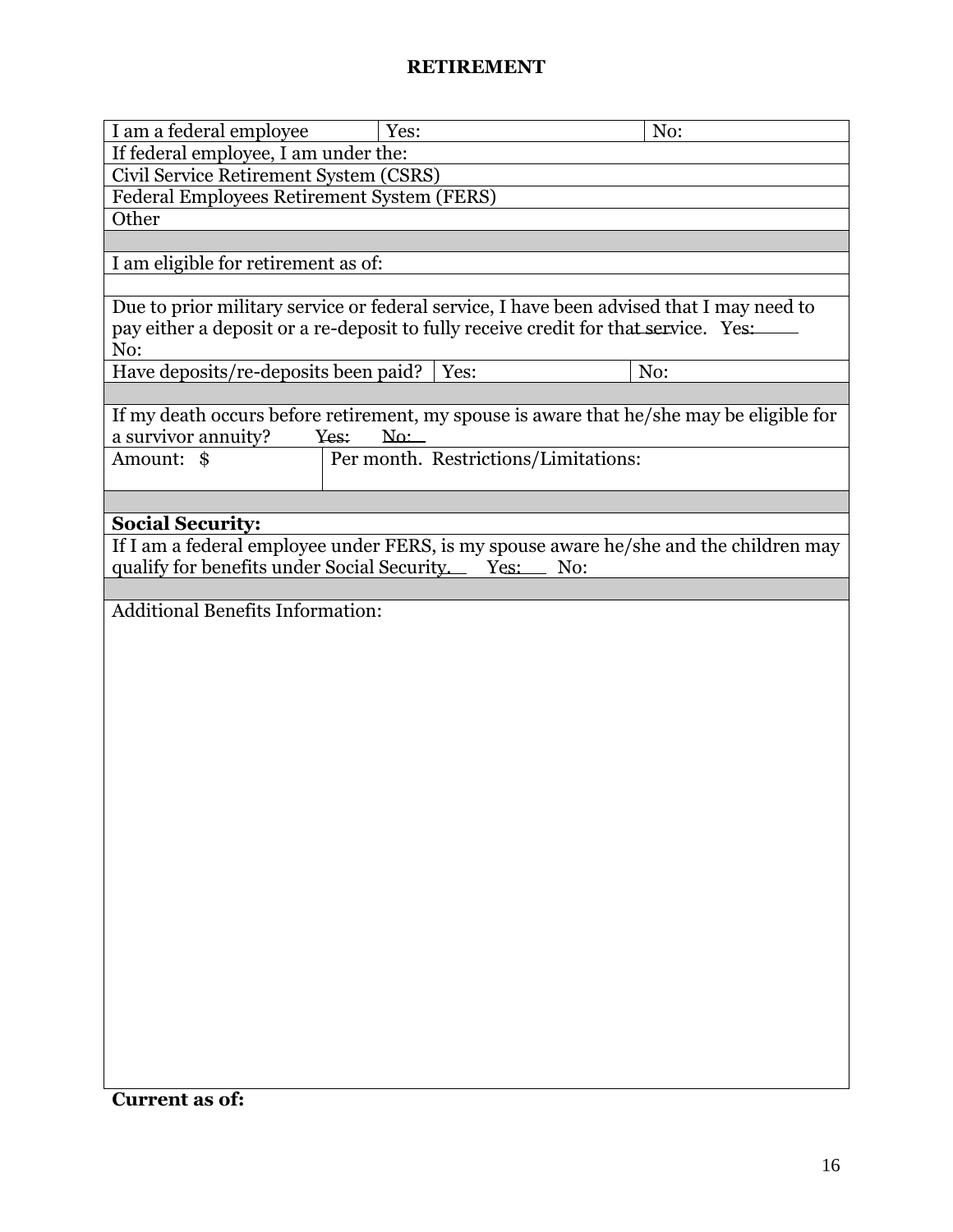#### **FINAL WISHES**

| Name:                                                                         |                               |                         |  |
|-------------------------------------------------------------------------------|-------------------------------|-------------------------|--|
| Place of Worship Preference:                                                  | <b>Religious Affiliation:</b> |                         |  |
| Clergy/Spirtual Advisor:<br>Phone:                                            |                               |                         |  |
| <b>Funeral Home Preference:</b>                                               |                               |                         |  |
| Address:                                                                      |                               |                         |  |
| Phone:                                                                        |                               |                         |  |
|                                                                               |                               |                         |  |
| I have a Pre-Paid                                                             | <b>YES</b>                    | NO:                     |  |
| <b>Burial/Cremation Plan:</b>                                                 |                               |                         |  |
| I would prefer to have funeral/memorial/celebration of life services held at: |                               |                         |  |
| <b>Funeral Home</b>                                                           | Name of Funeral Home:         |                         |  |
| Place of<br>Name:                                                             |                               | Address:                |  |
| Worship/Other                                                                 |                               | Phone #:                |  |
|                                                                               |                               |                         |  |
| I prefer:                                                                     | Internment                    | Entombment<br>Cremation |  |
|                                                                               |                               |                         |  |
| My choice of cemetery is:                                                     |                               |                         |  |
| I have not purchased a lot.                                                   |                               | I have purchased a lot. |  |
| The lot is in the name of:                                                    |                               |                         |  |
| Location of deed for lot:                                                     |                               |                         |  |
|                                                                               |                               |                         |  |
| I would like to have the following persons act as pallbearers:                |                               |                         |  |
|                                                                               |                               |                         |  |
|                                                                               |                               |                         |  |
|                                                                               |                               |                         |  |
|                                                                               |                               |                         |  |
| If cremated, what do you wish done with your ashes?                           |                               |                         |  |
|                                                                               |                               |                         |  |
|                                                                               |                               |                         |  |
| Would you want an obituary                                                    | YES:                          | NO:                     |  |
| published?                                                                    |                               |                         |  |
|                                                                               |                               |                         |  |
| Please list the following in my obituary:                                     |                               |                         |  |
|                                                                               |                               |                         |  |
|                                                                               |                               |                         |  |
| I am entitled to Veterans Benefits:                                           | YES:                          | NO:                     |  |
|                                                                               |                               |                         |  |
| I am entitled to Military Honors:<br>YES:<br>NO:                              |                               |                         |  |
|                                                                               |                               |                         |  |
| <b>Musical Selections:</b>                                                    |                               |                         |  |
|                                                                               |                               |                         |  |
|                                                                               |                               |                         |  |
|                                                                               |                               |                         |  |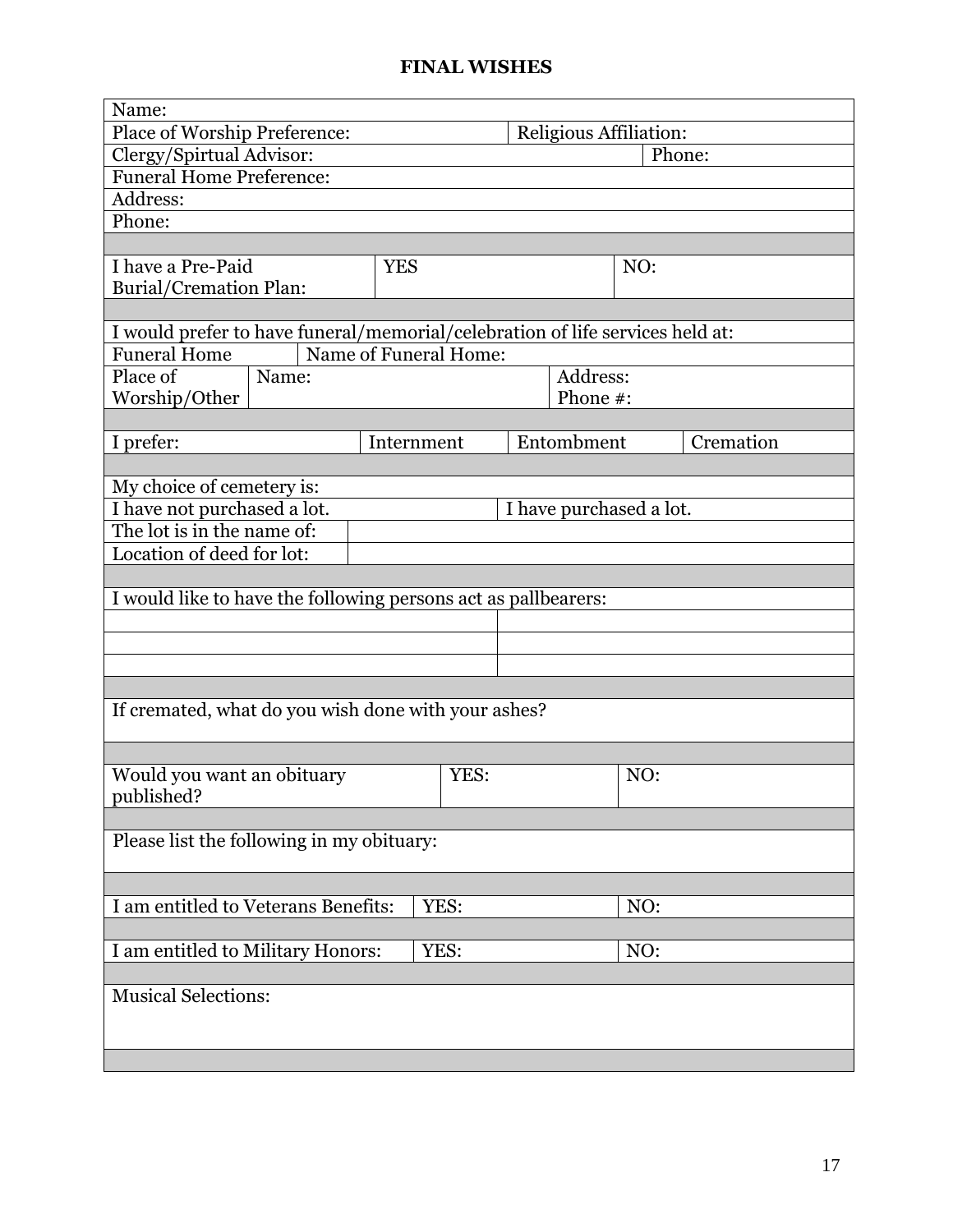Special Requests for Service: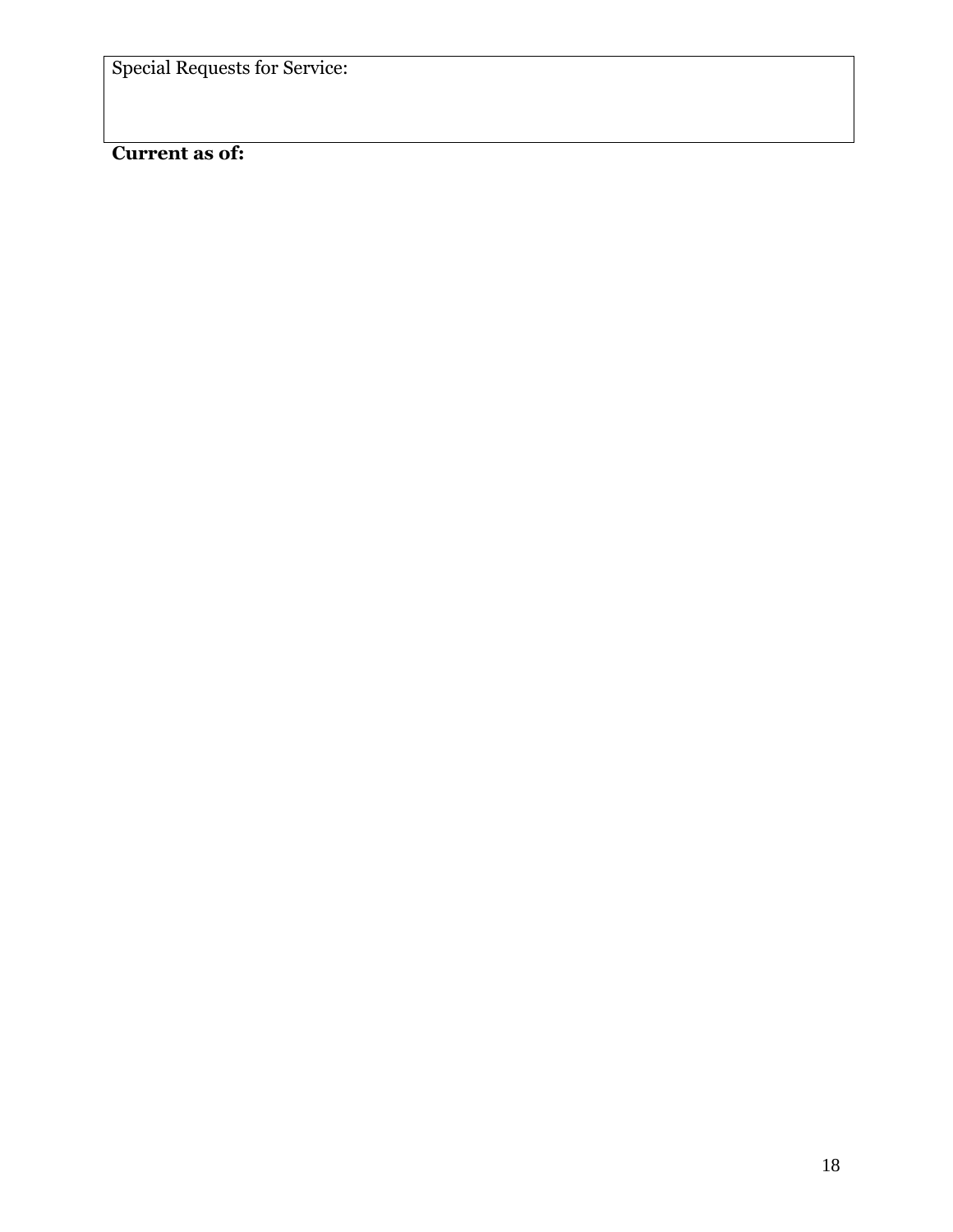#### **TRUSTS AND POWERS OF ATTORNEY**

**An attorney can best advise you if you need to execute a Will. While it is possible to do Wills using various software packages, it is not advisable to do so without having it reviewed by an attorney. Even coping and old Will could be a problem, if you have changed your home of record or have any changes in your family or your assets. You should also rely on your attorney to advise you regarding a power of attorney. While many can be done without the use of an attorney, again the money is well spent if it ensures you and your family that your affairs are in order**.

| I have a Will that is located                |
|----------------------------------------------|
| at:                                          |
| The attorney who handled my Will             |
| is:                                          |
| At the Law Firm of:                          |
| <b>Phone Number:</b>                         |
|                                              |
| My last Will is dated:                       |
| The Executor is:                             |
|                                              |
| Legal Guardianship Documents are located at: |

#### **TRUST FUNDS**

**You may wish to seek the advice of your attorney and investment counselor to determine if establishing a Trust Fund would be beneficial. There are many types of Trust Funds for various purposes and each must be done by an attorney. Just remember that if you are setting up a trust fund and want your employee benefits to be paid into the trust, than you must update your beneficiary forms to reflect this.**

#### **LIVING WILL OR HEALTH CARE POWER OF ATTORNEY**

**Individuals may also wish to execute a Living Will or Health Care Power of Attorney that instructs family members and physicians what steps they may want taken should they become unable to make health care decisions for themselves. Since copies of these documents may not be accepted by a physician, you should ensure that signed originals should be given to your private physician, your family members and possibly your attorney.**

|                             | I have NOT executed a "living Will"   I have executed a "living Will" |
|-----------------------------|-----------------------------------------------------------------------|
| My "living Will" is located |                                                                       |
| at:                         |                                                                       |

#### **ORGAN DONATION**

| I DO NOT want any of my organs |  |
|--------------------------------|--|
| donated.                       |  |
|                                |  |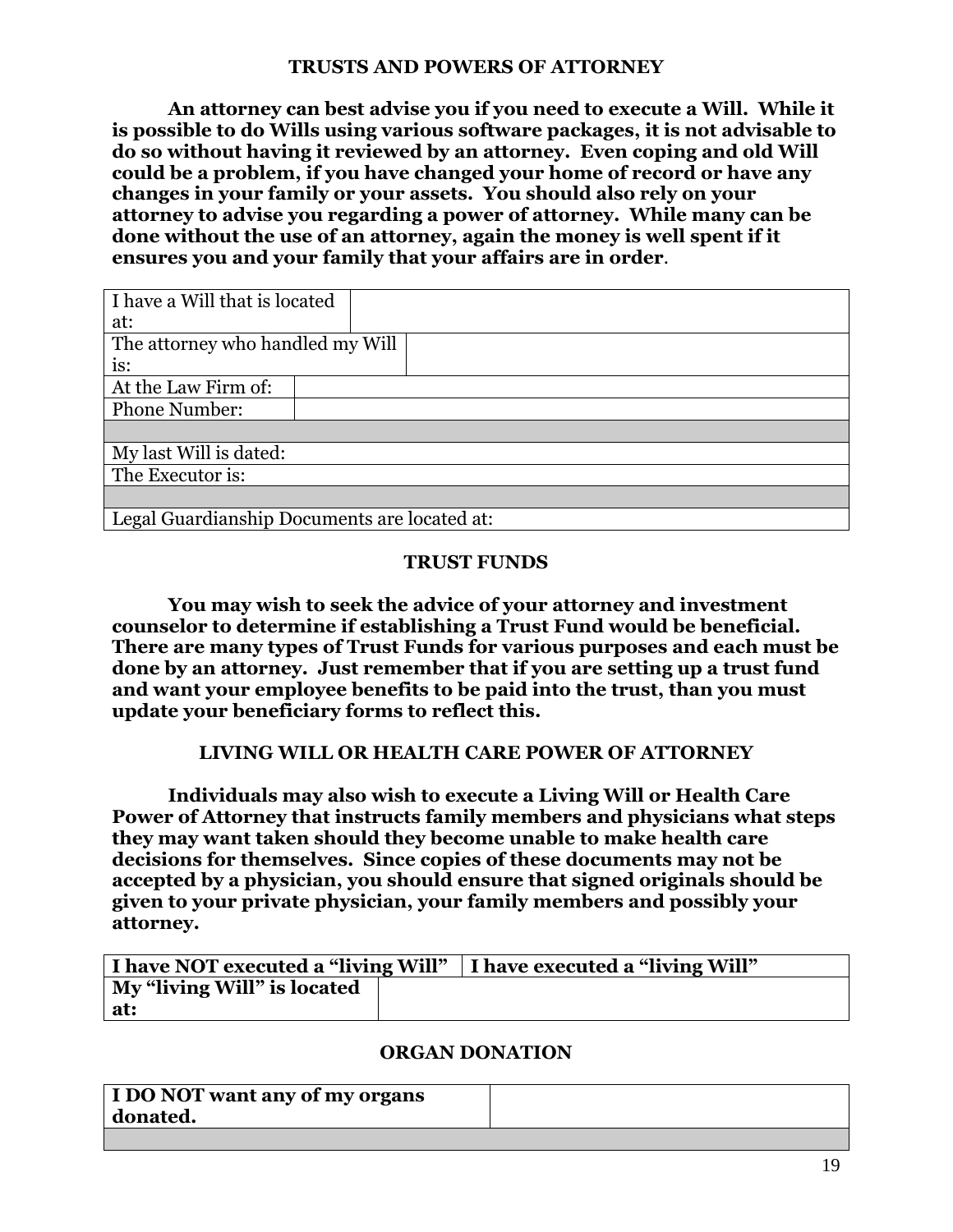| I would like to donate ANY organs needed for<br>transplant.                  |  |
|------------------------------------------------------------------------------|--|
|                                                                              |  |
| I would like to donate only the following organs for<br>transplant/research: |  |
|                                                                              |  |
| I would like to donate my body for                                           |  |
| research.                                                                    |  |
| <b>Current as of:</b>                                                        |  |